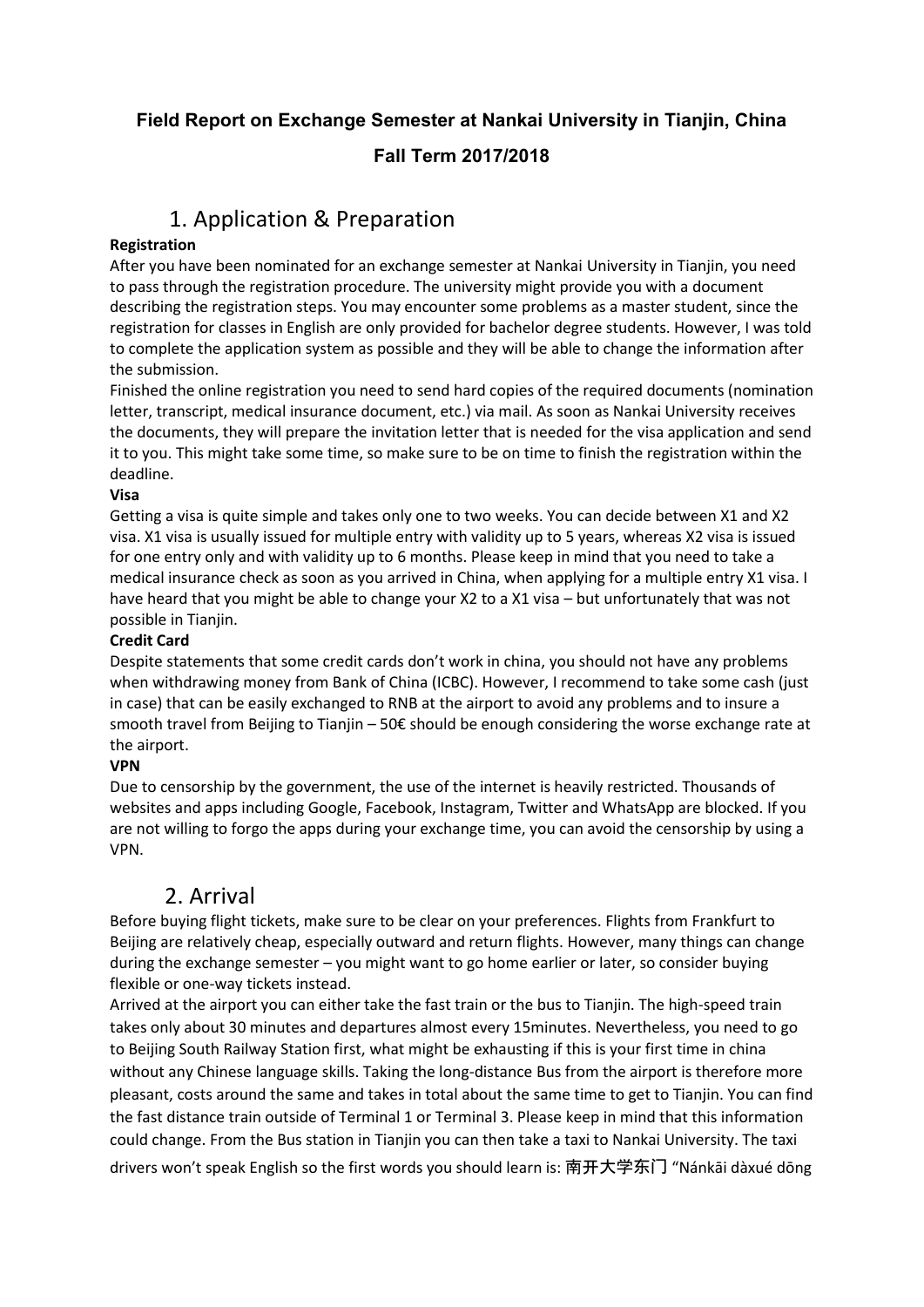mén" (Nankai University, East Gate). Watch out for overpriced taxi drivers that are waiting for you at the bus station. Do not accept any fixed price but persist on the taximeter instead.



## 3. First Week

For your registration you were asked to open a bank account at the "Bank of Communications" right next to the campus. It was quite useful during the semester, since you can link it to your WeChat and AliPay account. In China it is very common to pay via WeChat or AliPay rather than using cash. Furthermore, it allows the access to other useful apps like "Ofo" or "Mobike", with which you can borrow bikes almost for free. This is very important since the campus is huge and you can use them to explore not only Tianjin but all other bigger cities in China.

Next step is to get a new sim-card. If you use a lot of data, I would recommend getting a sim-card with unlimited data for 200RNB ( $\approx$ 25€) a month. The wifi in the dorm is terrible and sometimes not even fast enough to load a normal homepage.

Finally, attend all the introduction events and you will not have any problems with finding a lot of new friends that will make your experience in china perfect.

### 4. Courses

You were allowed to participate in classes on the first week to see which ones you wanted to take, before handing in your course registration. The final course registration was due two weeks after the start of the semester.

During the fall semester I was the only exchange student at master degree level and was first sent to the business department like all the other bachelor students where we were allowed to choose our classes from. Unfortunately, there are no master degree courses but only bachelor or MBA courses, from those only a part was taught in English. It seemed like the university was not prepared for master degree exchange students yet. After several discussions, Nankai University allowed me to sign in for the economics department and to attend courses from the "Master of International Economics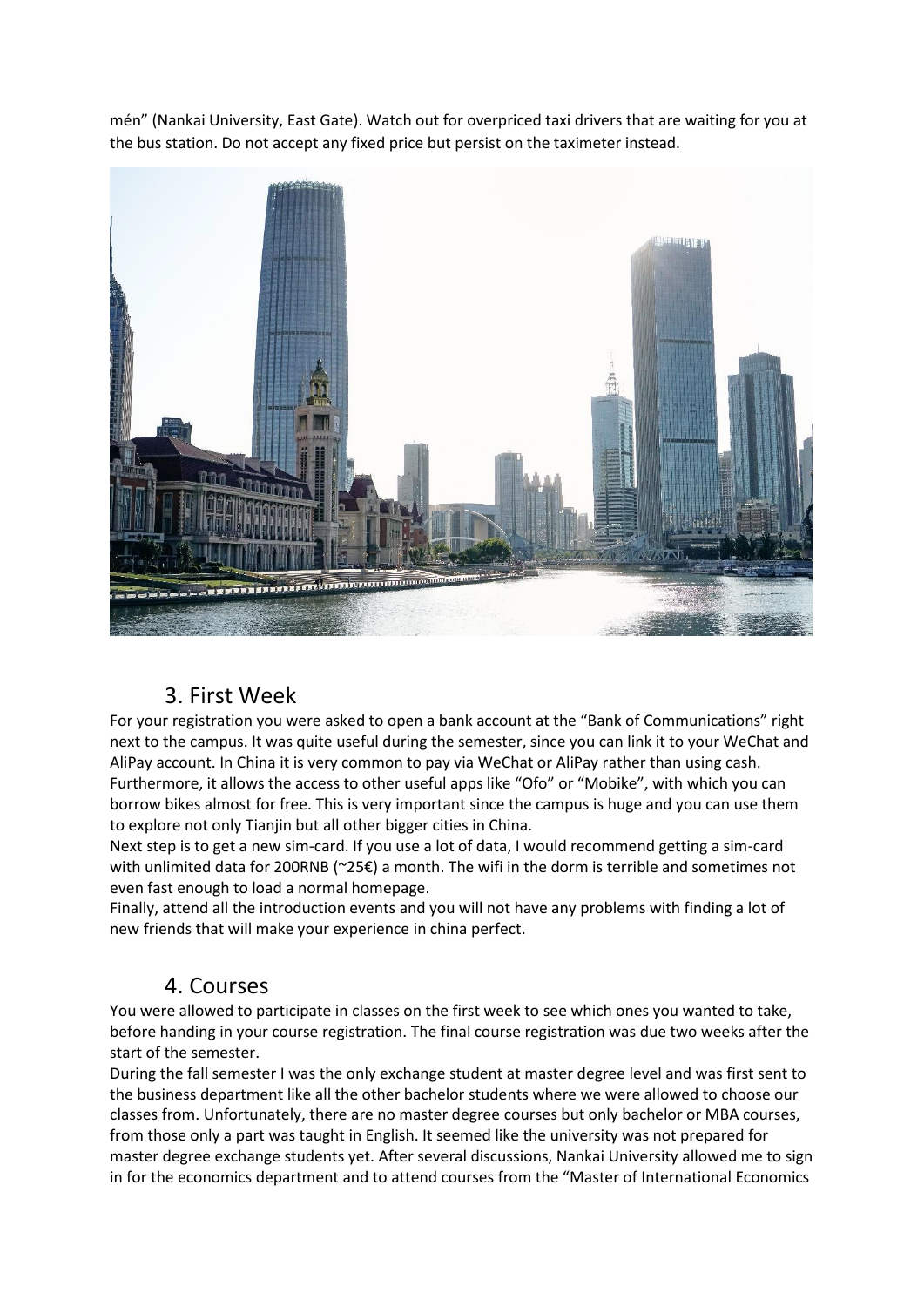and Business" program. Despite all the confusion, I want to point out that both my supervisor and other people in power were very helpful and courteous during the process.

All the courses required participation in class, which was monitored. Depending on the length of the course and the afore participation a few absences may be tolerated and could quite easily be cleared up with the professors.

I completed the following courses:

- Transnational Investment and Management
- International Marketing
- Intermediate Macroeconomics
- International Business
- Chinese

What I liked most about the courses at Nankai was the low number of students in the classes. Since only 12 students attended the courses, we were able to have a lot of discussions and the personal mentoring was great. The work-load during the semester is way higher than in German universities. We were asked to do presentations and prepare case studies every week. Furthermore, we had two mid-terms and for the final exam we either needed to write a paper or had a written exam. The level of the classes was quite high, depending on your fellow students.

## 5. Living in Tianjin

### **Accommodation**

There are certain pros and cons for campus versus private options. I decided to live on campus in the dorms that were provided for exchange students. The rooms are very basic and small, but in good condition, functional and overall clean. There is no kitchen or place to cook in the building, however enjoying the delicious food that is offered in every street around the campus for a very cheap price, is the better option anyway. One downside of living on campus is, that you will share your yet small room with another person. I was lucky with my roommate and since we got along with each other quite well, I was able to get used to it very soon. Great advantage is the close distance to the university facilities what brings me to my next point:

#### **Living on Campus**

Nankai University has a huge sports center including a fitness center, swimming pool, a football field, basketball fields and more. Joining a sports team might be a perfect opportunity to get in touch with Chinese students. Furthermore, there is an activities center where you can play ping pong or games. **Sightseeing** 

Tianjin is a very diverse city. From traditional Chinese streets to Italian and other European streets and buildings left from its colonial era up to giant modern skyscrapers - you will find it all. Furthermore, there are a lot of museums, the Tianjin Eye and the Porcelain house. In case you get bored, it only takes 30 minutes to get to Beijing by train.



#### **Nightlife**

There are a lot of bars and clubs around Nankai. The nightlife is different to ours but very funny in its own way and you will get a lot of free drinks in the clubs  $-$  if you are into partying, you should definitely give it a try.